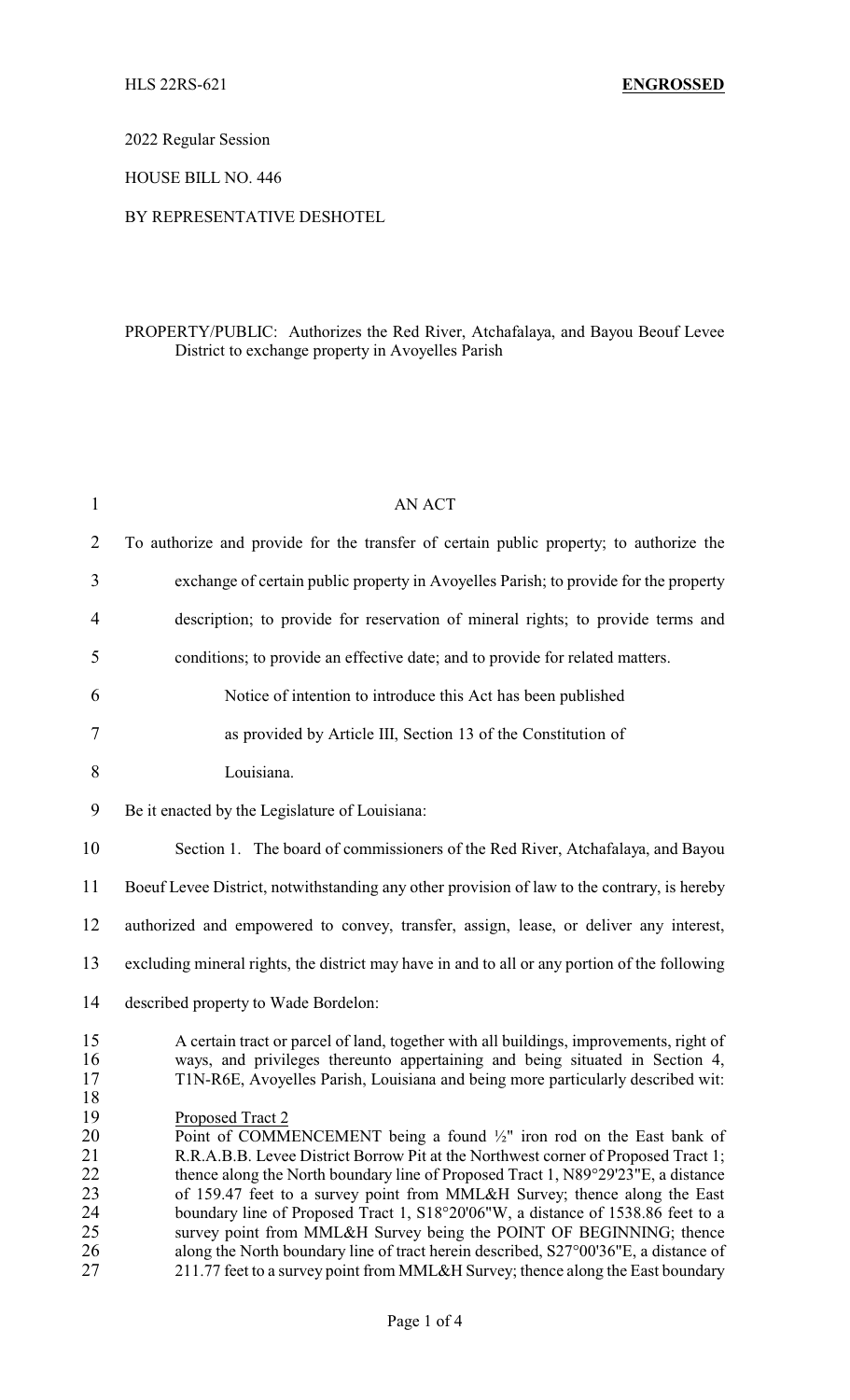1 line of tract herein described. S29°29'27"W, a distance of 103.83 feet to a survey 2 point; thence along the South boundary line of tract herein described, N69°05'07"W,<br>a distance of 127.30 feet to a survey point: thence along the East boundary line of 3 a distance of 127.30 feet to a survey point; thence along the East boundary line of R.R.A.B.B. Levee District property. N17°32'41"E. a distance of 245.00 feet back the 4 R.R.A.B.B. Levee District property, N17°32'41"E, a distance of 245.00 feet back the POINT OF BEGINNING and containing 0.57 Acres +/-. Said property being shown POINT OF BEGINNING and containing 0.57 Acres +/-. Said property being shown as Proposed Tract 2 on Plat Survey by Jared A. Couvillion, Professional Land Surveyor, dated June 6, 2018.

- Section 2. In exchange for the above described Proposed Tract 2 in Section 1 of this
- Act, the board of commissioners of the Red River, Atchafalaya, and Bayou Boeuf Levee
- District, notwithstanding any other provision of law to the contrary, is hereby authorized and
- empowered to accept, in addition to any other consideration, delivery of title to all or any
- portion of the following described property from Wade Bordelon:
- A certain tract or parcel of land, together with all buildings, improvements, right of ways, and privileges thereunto appertaining and being situated in Section 4, T1N-R6E, Avoyelles Parish, Louisiana and being more particularly described wit:
- 16 Proposed Tract 1:<br>17 Point of BEGINN
- 17 Point of BEGINNING being a found <sup>1</sup>/<sub>2</sub>" iron rod on the East bank of R.R.A.B.B.<br>18 Levee District Borrow Pit at the Northwest corner of tract herein described; thence 18 Levee District Borrow Pit at the Northwest corner of tract herein described; thence along the North boundary line of tract herein described, N89°29'23"E, a distance of along the North boundary line of tract herein described, N89°29'23"E, a distance of 20 159.47 feet to a survey point from MML&H Survey; thence along the East boundary<br>21 ine of tract herein described,  $S18^{\circ}20'06''W$ , a distance of 1538.86 feet to a survey line of tract herein described, S18°20'06"W, a distance of 1538.86 feet to a survey 22 point from MML&H Survey; thence along the East boundary line of R.R.A.B.B. Levee District property the following 2 calls: N17°32'41"E, a distance of 1252.09 feet back to the POINT OF BEGINNING and containing 2.30 Acres +/-. Said 25 property being shown as Proposed Tract 1 on Plat of Survey by Jared A. Couvillion,<br>26 Professional Land Surveyor, dated June 6, 2018. Professional Land Surveyor, dated June 6, 2018.
- Section 3. The Red River, Atchafalaya, and Bayou Beouf Levee District, is hereby
- authorized to enter into such agreements, covenants, conditions, and stipulations and to
- execute such documents as are necessary to properly effectuate any exchange, conveyance,
- transfer, assignment, lease, or delivery of title, excluding mineral rights, to the property
- described as Proposed Tract 2 in Section 1 of this Act, and as more specifically described
- in any such agreements entered into and documents executed by and between the Red River,
- Atchafalaya, and Bayou Beouf Levee District and Wade Bordelon.
- Section 4. The board of commissioners of the Red River, Atchafalaya, and Bayou
- Boeuf Levee District, notwithstanding any other provision of law to the contrary, is hereby
- authorized and empowered to convey, transfer, assign, lease, or deliver any interest,
- excluding mineral rights, the district may have in and to all or any portion of the following
- described property to Cutoff Properties, LLC: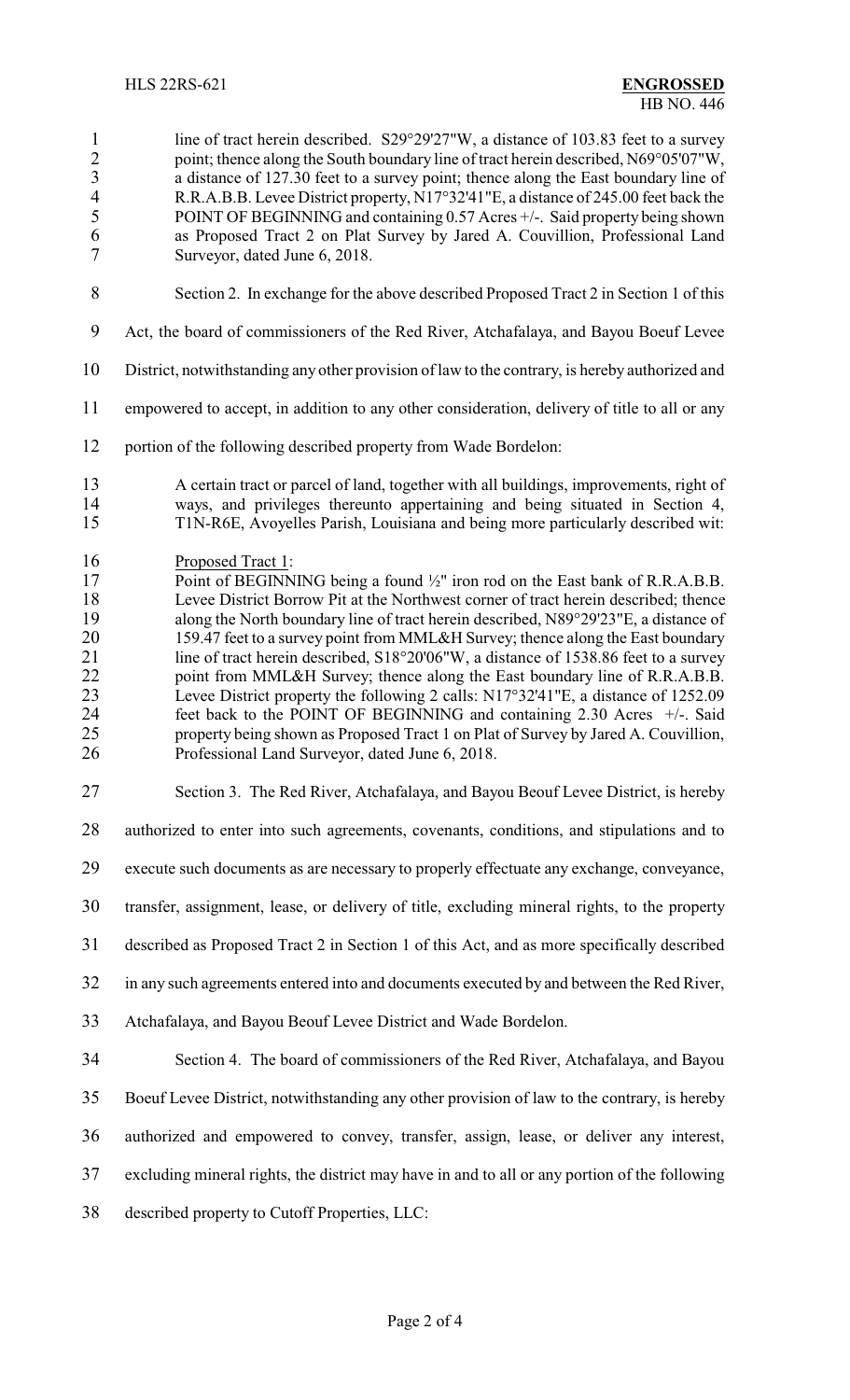- A certain tract or parcel of land containing approximately 120 acres and being the 2 West Half of the Northwest Quarter (W/2 of NW/4) and the Southeast Quarter of the<br>3 Northwest Quarter (SE/4 of NW/4) of Section 1. Township 1 South, Range 6 East, 3 Northwest Quarter (SE/4 of NW/4) of Section 1, Township 1 South, Range 6 East,<br>4 Avovelles Parish Avoyelles Parish. Section 5. In exchange for the above described tract in Section 4 of this Act, the board of commissioners of the Red River, Atchafalaya, and Bayou Boeuf Levee District, notwithstanding any other provision of law to the contrary, is hereby authorized and empowered to accept, in addition to any other consideration, delivery of title to all or any portion of the following described property, including all predial servitudes and rights of way, from Cutoff Properties, LLC: A 140 acre portion of the following described tract: A certain tract or parcel of land with all timber, buildings and improvements thereon, containing 200 acres, more or less, situated, lying and being in TIS, R6E, 7th Ward 14 of Avoyelles Parish, Louisiana, being the North Half of the Southwest Quarter, and<br>15 the Southwest Quarter of the Southwest Quarter of Section 29, and the North Half the Southwest Quarter of the Southwest Quarter of Section 29, and the North Half 16 of the Southeast Quarter of Section 30, bounded North by Heartwood Forestland<br>17 Fund VIII Limited Partnership, South and East by Heartwood Forestland Fund VIII 17 Fund VIII Limited Partnership, South and East by Heartwood Forestland Fund VIII<br>18 Limited Partnership and Red River, Atchafalaya and Bayou Boeuf Levee District and 18 Limited Partnership and Red River, Atchafalaya and Bayou Boeuf Levee District and<br>19 West by Wayne Joseph Lemoine and Heartwood Forestland Fund VIII Limited West by Wayne Joseph Lemoine and Heartwood Forestland Fund VIII Limited Partnership. Section 6. The Red River, Atchafalaya, and Bayou Beouf Levee District, is hereby authorized to enter into such agreements, covenants, conditions, and stipulations and to execute such documents as are necessary to properly effectuate any exchange, conveyance, transfer, assignment, lease, or delivery of title, excluding mineral rights, to the property described in Section 4 of this Act, and as more specifically described in any such agreements entered into and documents executed by and between the Red River, Atchafalaya, and Bayou Beouf Levee District and Cutoff Properties, LLC. Section 7. This Act shall become effective upon signature by the governor or, if not signed by the governor, upon expiration of the time for bills to become law without signature by the governor, as provided by Article III, Section 18 of the Constitution of Louisiana. If vetoed by the governor and subsequently approved by the legislature, this Act shall become
- effective on the day following such approval.